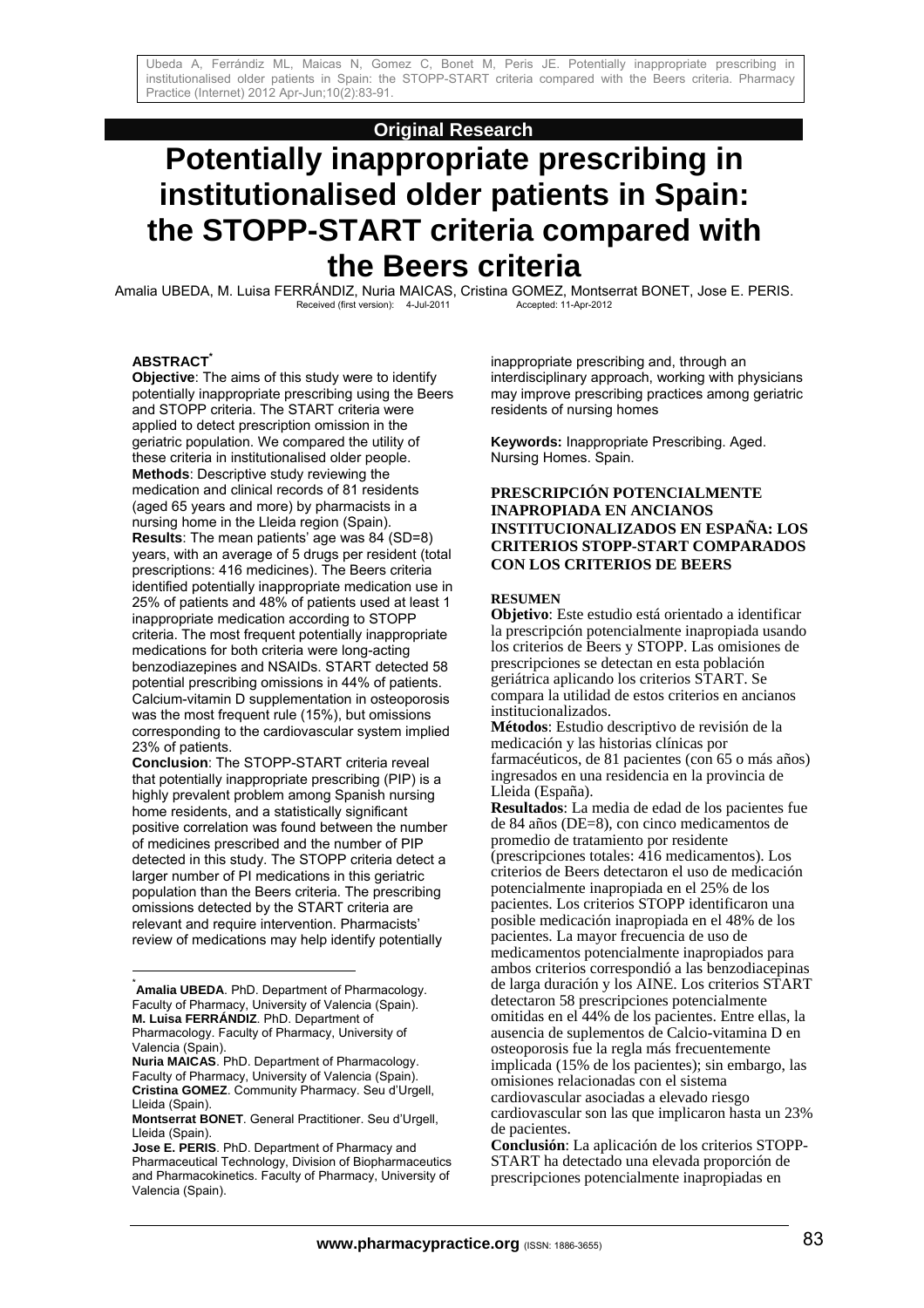pacientes ancianos en una residencia sanitaria en España, con una significativa correlación positiva entre el número de medicamentos prescritos al paciente y el número de prescripciones potencialmente inapropiadas. Los criterios STOPP identificaron más medicación potencialmente inapropiada que los criterios de Beers. Las omisiones detectadas por los criterios START son relevantes y requiere una intervención. La revisión de la medicación por un farmacéutico puede ayudar a identificar potenciales prescripciones inapropiadas y, con un abordaje interdisciplinario, en colaboración con los médicos se podría mejorar la prescripción en pacientes ancianos de residencias geriátricas.

**Palabras clave:** Prescripción Inadecuada. Anciano. Residencias de ancianos. España.

# **INTRODUCTION**

In developed countries, the demographic trend moves towards a society with populations with increasing percentages of citizens aged 65 years and more.<sup>1</sup> In Spain, the geriatric population represents 17% of the total population.<sup>2</sup> Consequently, there is a heavy health burden as this population corresponds to more than 70% of the total prescription costs in the Spanish National Health System in 2008.<sup>3</sup> In Europe, the amount of healthcare resources used by the older citizens is more than double that consumed by the general population.<sup>4</sup>

Chronic diseases and multiple medical conditions predominate in older citizens; consequently, there is a high prevalence of polypharmacy, defined as the use of multiple medications which has been associated with negative health outcomes. Pharmacokinetics and pharmacodynamics changes in older people are of much relevance in dose regimes. Lack of awareness of these changes can contribute to inappropriate medicines use, which can cause adverse drug effects. Besides, some of these reactions may be confused with progression of the given pathology or with some typical agerelated syndromes.<sup>1</sup>

A potentially inappropriate medication (PIM) is assumed when the risk of adverse effects outweighs the expected clinical benefit, especially when a safer or more effective alternative therapy is available for the same condition. PIMs use is a major problem among older people, and may contribute to increased risk of adverse drug effects and to developing drug-drug and drug-disease interactions.

Appropriate prescribing can be assessed by explicit indicators developed by consensus approaches. The most commonly used explicit criteria to review drug treatments and to identify PIMs are the Beers criteria. This tool includes a list of inappropriate drugs that should be avoided in older patients because of toxicity relating to the agent, toofrequent doses or too-large accumulative daily

doses (independent of diagnosis), plus a list of criteria considering diagnoses with possible drugdisease interactions.<sup>8</sup> Although the Beers criteria have been applied widely in many studies to define potentially inappropriate medications use in older people, several studies considered that these criteria present a number of serious flaws (e.g., many proscribed drugs are not used in European formularies, inclusion of some drugs is subject to controversy, and the criteria do not contemplate<br>problems involving under-used beneficial problems involving under-used beneficial medicines) and are of doubtful relevance to routine geriatric pharmacotherapy, especially in European countries.7,9 For these reasons, the new PIP criteria have been devised and validated (STOPP: Screening Tool of Older Persons' Prescriptions; and START: Screening Tool to Alert to Right Treatment) to detect potential errors in prescribing and the omission of well-indicated medication in the geriatric population.10 Recently, these criteria have been adopted by the European Union Geriatric Medicine Society, and have been translated into several European languages.

Older residents in nursing homes are often frail, with progressive degenerative health problems and frequent polypharmacy. Their dependency and frequent cognitive impairment undermine their capacity to report adverse drug events. A recent study indicated that living in an institutional setting was associated with an increased risk of PIPs in older citizens with mental co-morbidities admitted to hospitals.<sup>13</sup> This highlights the need for regular reviews and adjustments of the treatments taken by this geriatric population. By means of a pharmaceutical care service, pharmacists can help detect potential medication problems and improve medication selection appropriateness in older people.<sup>6,14,15</sup>

The aims of this study were to identify firstly PIMs using the Beers and the STOPP criteria and secondly errors of omission using the START criteria in nursing home residents; to compare the utility of these screening tools in measuring PIP in institutionalised older people; to determine the relationship between the number of prescribed drugs and PIPs; and to highlight those drugs that frequently contribute to most PIPs in Spanish nursing home residents.

# **METHODS**

A cross-sectional restrospective 6-month study was performed in 2008 with patients aged 65 years and above, who were residents of a nursing home in the Lleida region (Spain). For each resident, medical and prescriptions records were reviewed, and patients were included if they had regular systemic medication prescriptions (including inhaled route medicines) and completed clinical diagnosis records; thus, 81 patients (98% of all the residents) were selected during the study period.

A search of PIPs in residents' medical charts was done by a pharmacist applying both the Beers and the STOPP-START criteria. The pharmacist was not directly involved in these patients' medical care.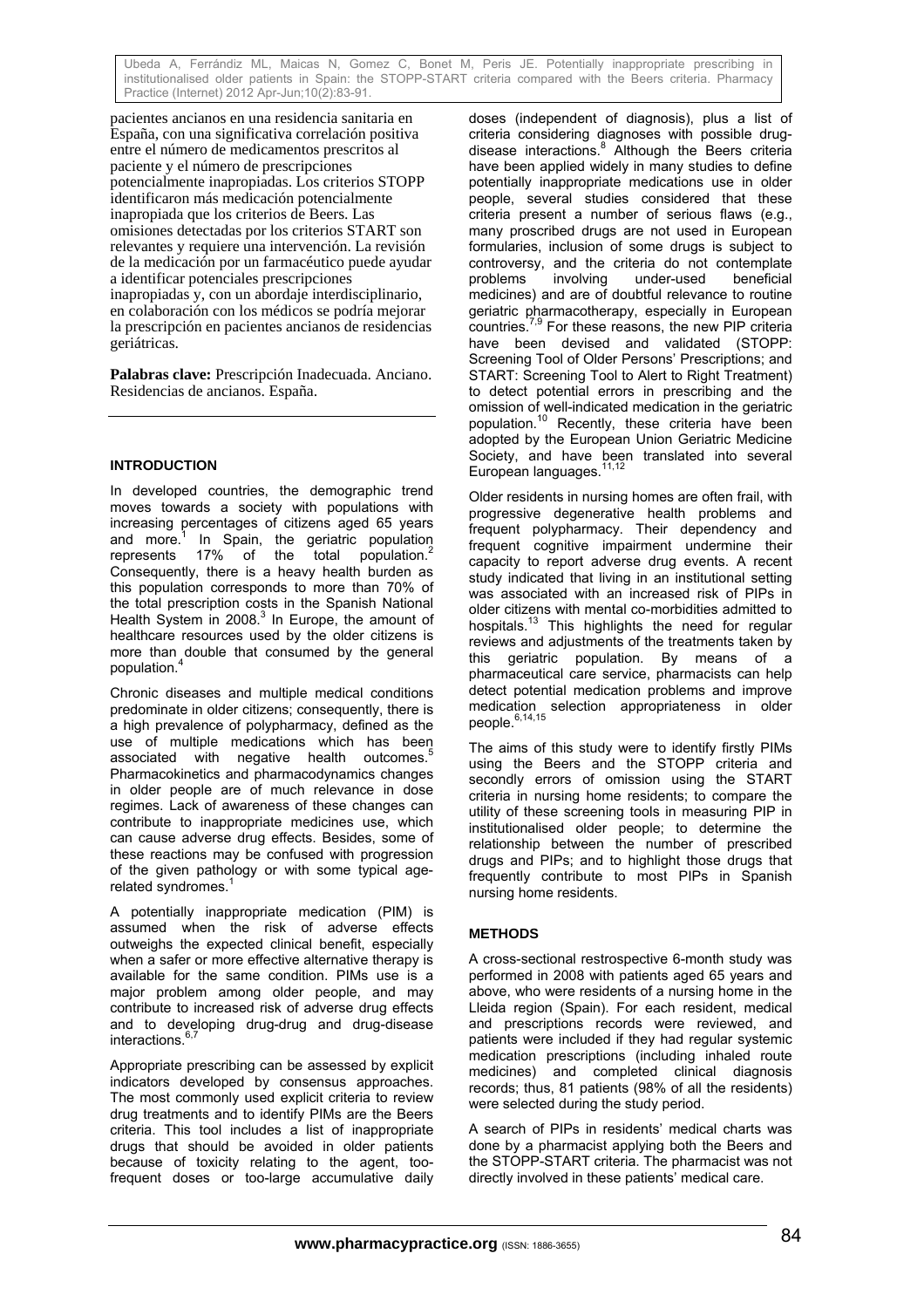PIPs were identified using the Beers criteria (2003) (independently of diagnoses and considering diagnoses or clinical conditions) and the STOPP-START criteria. The STOPP section includes 65 indicators considered to be PIMs, while the START section has 22 indicators of potentially prescribing omissions in older people. Patients' diagnoses were obtained from medical charts (and were also verified with prescribed medication and analytical values). A minimum 6 month periodical assessment of each patient's clinical conditions was done by the physician. Some residents were assessed with a higher frequency (e.g., measurements of HbA1C and/or fasting glucose levels in diabetics patients were assessed weekly or biweekly depending on diabetes type and insulinotherapy).

Flunitrazepam was also considered a PIM because it is a Benzodiazepine marketed in Spain with similar pharmacological properties to other longacting benzodiazepines, although it was not explicit on the Beers list.

Age, gender, functional status (the Barthel index $16$ ). mental status (MMSE adapted by  $Lobo<sup>17</sup>$ ) and number of chronically prescribed medications, were also recorded. The study protocol was approved by both the responsible clinician and the residence's administration in charge. Informed consents were not required from participants due to their deidentification and lack of direct involvement.

A descriptive analysis of the results for each criterion was done by measuring not only the number of the subjects with PIPs as identified by each tool, but also the number of inappropriateness criteria identified in each patient. To determine statistical correlations between the number of medicines prescribed, age, gender, mental status, Barthel Index and the PIPs, bivariate correlations for nonparametric data were calculated (Spearman's ρ correlation coefficient). The Wilcoxon signed rank test for nonparametric data was used to compare the PIPs using the Beers criteria and STOPP. The Pearson's chi-square test was used to compare the occurrence of PIPs between males and females, and Barthel index and MMSE. In all statistical tests, a probability value of <0.05 was considered significant.

# **RESULTS**

Table 1 summarises the characteristics of the 81 patients prescribed at least one regular systemically acting medicine in the nursing home. The mean age of the participating residents was 84 (SD=8) years, 63% were female and the majority (70%) of patients were 80 years of age, or more. The mean number of medicines prescribed per residents was 5.1 (SD=2.6), with a total number of 416 medicines prescribed. Polypharmacy (that is, at least 5 chronic prescriptions per patient) was detected in 54% of participants. Most residents displayed a low degree of dependence (Barthel Index ≥60), but 48% presented severe cognitive impairment (MMSE score ≤24).

After applying all the inappropriateness criteria, 50% of patients used at least one PIM to be avoided (41

| Table 1. Characteristics of the patients           |             |  |  |
|----------------------------------------------------|-------------|--|--|
| Age, mean (SD)                                     | 84 (8)      |  |  |
| Range                                              | 65-98 years |  |  |
| Gender                                             | 63% female  |  |  |
|                                                    | (51/81)     |  |  |
| Number of medication prescribed                    | 416         |  |  |
| Prescription medication per resident (SD)          | 5.1(2.6)    |  |  |
| Range                                              | $1 - 11$    |  |  |
| <b>Barthel index</b>                               |             |  |  |
|                                                    | 57 (35)     |  |  |
| Mean (SD)                                          | Range 0-    |  |  |
|                                                    | 100         |  |  |
| ≥60 (independence or minor dependence              | 65%         |  |  |
| in ADL)                                            |             |  |  |
| 40-55 (moderate limitation)                        | 15%         |  |  |
| $\leq$ 35 (disability or severe limitation in ADL) | 20%         |  |  |
| Mini-Mental Status Examination                     |             |  |  |
| Mean (SD)                                          | 21 (12)     |  |  |
|                                                    | Range 0-35  |  |  |
| $\geq 30$                                          | 30%         |  |  |
| 25-29 (minor cognitive impairment)                 | 22%         |  |  |
| $\leq$ 24 (severe cognitive impairment)            | 48%         |  |  |
| ADL: activities daily living.                      |             |  |  |

patients) with a prevalence of 23% of inappropriate prescriptions. Table 2 summarises the PIM distribution per patient. The STOPP criteria detected a larger number of patients with any PIM (48%) than the Beers criteria (25%). The STOPP criteria also detected a larger number of patients with two or more PIMs than Beers. Thus, a total of 62% of the patients had any PIP according to the STOPP-START criteria, while 64% of the patients had any PIP when considering all three criteria.

According to Beers, independently of diagnosis, the most frequently inappropriate drugs use was: longacting benzodiazepines (7 patients). When considering a diagnosis in a person with gastric or duodenal ulcers, use of conventional NSAIDs was the most widely prescribed contraindicated drug (4 patients). Overall, the Beers criteria identified 13 PIMs (independently of diagnosis) in 15% of patients. Furthermore, and in relation to disease, the Beers criteria identified 17 PIMs in 19% of patients (Table 3). A statistically significant positive correlation was found between the number of medicines prescribed and the number of PIMs detected using the Beers criteria  $(r_s=0.383,$ P<0.001). The number of PIMs identified was significantly lower using Beers (7% of total prescriptions in 25% patients) than STOPP (16% of total prescriptions in 48% of patients) (Wilcoxon signed-ranks test Z= -3.775, P<0.001), despite both containing a similar number of rules.

The number of PIMs identified by STOPP was 66 in 48% of patients. Of the 65 criteria, only 16 identified a PIM. The highest prevalence (22) was related to the central nervous system (15 relating to

Table 2. Number of patients identified with a potential inappropriate medicine (PIMs) according to the Beers and STOPP criteria and a potential prescribing omission (PPOs) by the START criteria in 81 patients.

| Num. patients                    | <b>Beers</b> | <b>STOPP</b> | <b>START</b> |  |
|----------------------------------|--------------|--------------|--------------|--|
| One inappropriate                |              | 22           | 22           |  |
| Two                              |              |              |              |  |
| Three                            |              |              |              |  |
| 4 or more                        |              |              |              |  |
| Patients with any<br>PIM-PPO (%) | 20 (25%)     | 39 (48%)     | 36 (44%)     |  |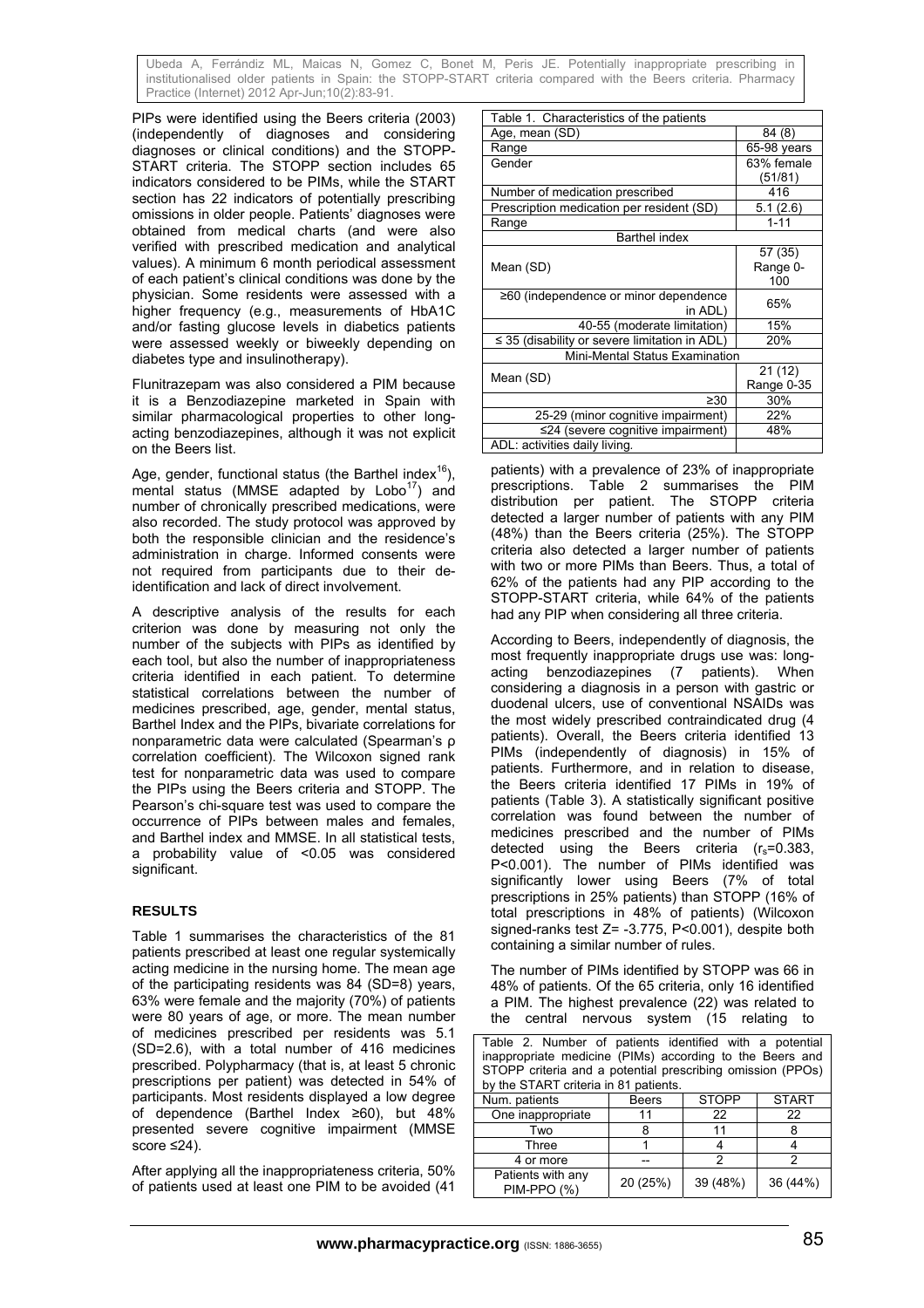| Table 3. Potential inappropriate medicines identified using the                                                                     |                                                                         |                |  |  |
|-------------------------------------------------------------------------------------------------------------------------------------|-------------------------------------------------------------------------|----------------|--|--|
| Beers criteria.                                                                                                                     |                                                                         |                |  |  |
| BEERS CRITERIA: Independent of diagnosis                                                                                            |                                                                         |                |  |  |
| Amiodarone                                                                                                                          |                                                                         | 1              |  |  |
| Long-acting benzodiazepines                                                                                                         | 7                                                                       |                |  |  |
| - Diazepam                                                                                                                          |                                                                         | 2              |  |  |
| - Chlorazepate                                                                                                                      |                                                                         | 4<br>1         |  |  |
| - Flunitrazepam <sup>a</sup>                                                                                                        |                                                                         |                |  |  |
| Long-term long half-life NSAIDs<br>2                                                                                                |                                                                         |                |  |  |
| - Indomethacin                                                                                                                      |                                                                         | 1              |  |  |
| - Ketorolac                                                                                                                         |                                                                         | 1              |  |  |
| Antidepressant                                                                                                                      |                                                                         |                |  |  |
| - Fluoxetine (daily)                                                                                                                |                                                                         | $\overline{2}$ |  |  |
| Cerebral Vasodilators                                                                                                               |                                                                         | 1              |  |  |
|                                                                                                                                     | - Dihydroergocristine <sup>b</sup> - Piracetam                          |                |  |  |
| <b>TOTAL</b>                                                                                                                        |                                                                         | 13             |  |  |
|                                                                                                                                     |                                                                         |                |  |  |
|                                                                                                                                     | <b>BEERS CRITERIA: Considering diagnosis</b>                            |                |  |  |
| Diagnosis                                                                                                                           | <b>DRUG</b>                                                             |                |  |  |
| Gastric or duodenal ulcers                                                                                                          | <b>NSAIDs</b><br>( > 325)<br>and<br>aspirin                             |                |  |  |
|                                                                                                                                     | mg)                                                                     | 4              |  |  |
| <b>Bladder outflow obstruction</b>                                                                                                  | Antidepressant (fluoxetine)                                             | 1              |  |  |
| Stress incontinence                                                                                                                 | Long-acting benzodiazepines                                             | 3              |  |  |
| Parkinson disease                                                                                                                   | Conventional antipsychotics                                             | 1              |  |  |
| Depression                                                                                                                          | Long-term<br>benzodiazepine                                             |                |  |  |
|                                                                                                                                     | use                                                                     | 1              |  |  |
| Syncope or falls                                                                                                                    | Short-to intermediate acting                                            |                |  |  |
|                                                                                                                                     | benzodiazepine                                                          | 3              |  |  |
| COPD                                                                                                                                | Long-acting benzodiazepines                                             |                |  |  |
|                                                                                                                                     | (chlorazepate)                                                          | 1              |  |  |
| Constipation                                                                                                                        | Calcium channel blockers                                                | 3              |  |  |
|                                                                                                                                     | <b>TOTAL</b>                                                            | 17             |  |  |
|                                                                                                                                     | <sup>a</sup> Long-acting benzodiazepine not included in the Beers list. |                |  |  |
| "Beers criteria indicated "ergot mesyloids"                                                                                         |                                                                         |                |  |  |
| NSAIDs: nonsteroidal anti-inflammatory drugs.                                                                                       |                                                                         |                |  |  |
| COPD: Chronic obstructive pulmonary disease.                                                                                        |                                                                         |                |  |  |
| diagnoses<br>were recorded<br>Patients'<br>from medical<br>charts                                                                   |                                                                         |                |  |  |
| (included analytical values and prescribed pharmacotherapies).<br>Tendency to falls was assigned if patients had at least two falls |                                                                         |                |  |  |
|                                                                                                                                     |                                                                         |                |  |  |
| in the last year.                                                                                                                   |                                                                         |                |  |  |

neuroleptics), followed by drugs for the cardiovascular system (18) (Table 4). PIMs of NSAIDs accounted for 13 cases, but they corresponded to seven patients: six with hypertension and one with heart failure. NSAIDs also contributed to two cases of duplicate drug class prescriptions. The Beers criteria considered that NSAIDs were to be avoided with gastric or duodenal ulcers (four patients). In contrast, STOPP did not apply this criterion (E1) for the concurrent use of proton pump inhibitors (PPI), following clinical guideline recommendations, thus allowing treatment to proceed in these four patients. This approach is more flexible than that of the Beers criteria. Besides, STOPP details particular instances where prescription of NSAIDs is potentially inappropriate; e.g., heart failure, hypertension, prolonged treatment for osteoarthritis, gout or chronic renal failure. A statistically significant positive correlation was found between the number of medicines prescribed and the number of PIM calculated using STOPP (r<sub>s</sub>=0.296, P<0.01). Besides, a significant positive correlation was found between age and the number of PIM calculated using STOPP  $(r_s=0.256)$ . P<0.05) but was not significant using the Beers criteria. A higher number of PIMs detected by the STOPP criteria was presented in females than in males  $(r_s=0.230, P<0.05)$ . In fact, the occurrence of PIMs in females (54.9%) was more frequent than in males (36.7%), although the difference was not statistically significant (Pearson's chi-square test).

A statistically significant negative correlation was found between the Barthel Index and the cognitive impairment (MMSE) scores, and the number of PIM when the STOPP criteria were applied  $(r_s = -0.330)$ , P<0.01, rs= -0.097, P<0.05, respectively). In fact, for those patients without cognitive impairment, the occurrence of PIMs using the STOPP criteria (27%) was less frequent than in patients with moderate or severe cognitive impairment (50% and 55%, respectively). However, the correlation was not statistically significant (Pearson's chi-square test).

The START criteria identified a total of 58 omissions of potentially needed drugs in 44% of patients. The most frequent was lack of calcium and vitamin D supplementation in osteoporosis (15%; 12 patients) (Table 5). The cardiovascular system accounted for several problems: statins therapy was omitted in 17% of patients from both the cardiovascular and endocrine perspectives. Among those residents with high risk cardiovascular conditions, 12% did not receive prophylactic treatment with anticoagulants, aspirin or antiplatelet therapy (10 omissions). Overall, the number of potential prescribing omissions corresponding to the cardiovascular system, plus major cardiovascular risk factors (statins and antiplatelet therapy), involved 23% of the patients. Of the 22 START criteria, only 13 identified all the potential omissions. A statistically significant positive correlation was found between the number of medicines prescribed and the number of potential omissions (rs=0.300, P<0.01). However, the relationships between age or gender or the Barthel Index or the cognitive impairment score (MMSE) and the number of potential omissions were not significant.

The START criteria were formulated to be used in tandem with STOPP to provide a more complete assessment of PIPs. $10$  We detected a possible incongruence between two STOPP-START items. When applying the STOPP criteria, we detected three diabetic patients with a PIM in relation to rule A13 (Aspirin use with no history of coronary, cerebral or peripheral vascular symptoms). However, if the physician decided to suppress aspirin prescription according to this PIM rule, when applying the START criteria, we could consider that aspirin had been omitted for these patients in accordance with rule F3 (antiplatelet therapy in diabetes with co-existing major cardiovascular risk factors). For this reason, these three diabetic patients were not considered to receive a PIM according to STOPP rule A13.

# **DISCUSSION**

Inappropriate prescribing is a frequent, serious global health problem in older citizens. This study indicates that the PIM rate among Spanish nursing home residents is high; i.e., 48% with the STOPP criteria, and 25% with the Beers criteria. The prevalence of PIM among nursing home patients, using the Beers criteria, range from 28% to 37% in European studies<sup>18-20</sup> and are even higher in US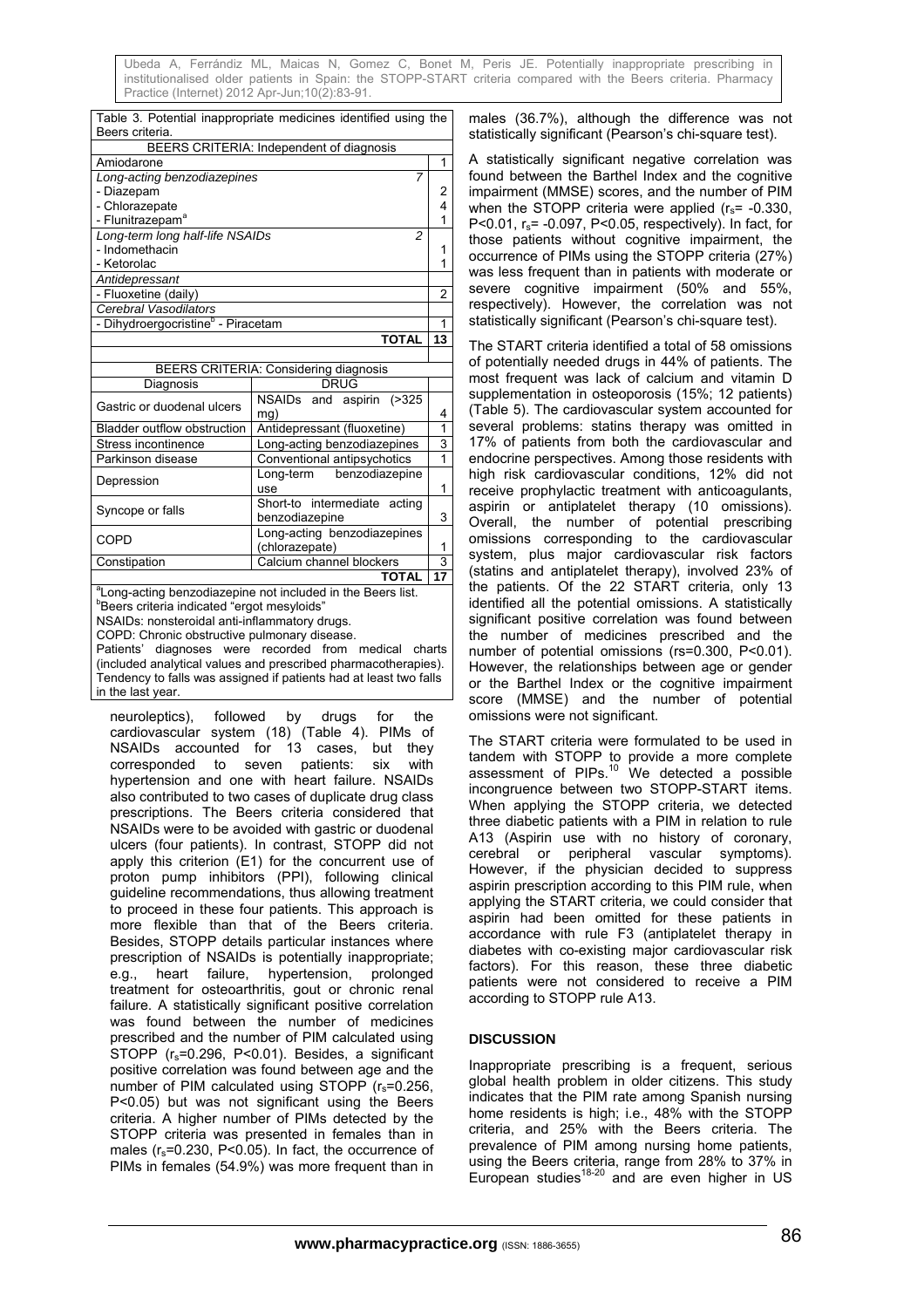| Table 4. Potential inappropriate medicines identified by the STOPP criteria.                                                   |    |
|--------------------------------------------------------------------------------------------------------------------------------|----|
| <b>CRITERIA</b>                                                                                                                |    |
| A Cardiovascular system                                                                                                        |    |
| 3 Loop diuretic as first-line monotherapy for hypertension.                                                                    | 4  |
| 8 Calcium channel blockers with chronic constipation.                                                                          | 3  |
| 12 Aspirin at dose >150 mg day.                                                                                                | 6  |
| 13 Aspirin with no history of coronary, cerebral or peripheral vascular symptoms or occlusive<br>event.                        | 5  |
| B Central nervous system and psychotropic drugs                                                                                |    |
| 7 Long-term (i.e., >1 month), long-acting benzodiazepines and benzodiazepines with long-<br>acting metabolites, e.g. diazepam. |    |
| 8 Long-term (i.e,. >1 month) neuroleptics as long-term hypnotics.                                                              | 14 |
| 9 Long-term neuroleptics (>1 month) in those with parkinsonism.                                                                |    |
| D Respiratory system                                                                                                           |    |
| 3 Nebulized ipratropium with glaucoma.                                                                                         |    |
| E Musculoskeletal system                                                                                                       |    |
| 2 NSAID with moderate-severe hypertension.                                                                                     | 6  |
| 3 NSAID with heart failure.                                                                                                    | 2  |
| 4 Long-term use of NSAID (>3 months) for symptom relief of mild osteoarthritis.                                                | 4  |
| 6 NSAID with chronic renal failure*.                                                                                           |    |
| G Endocrine system                                                                                                             |    |
| 1 Glibenclamide or chlorpropamide with Type 2 diabetes mellitus.                                                               | 3  |
| H Drugs that adversely affect fallers                                                                                          |    |
| 1 Benzodiazepines.                                                                                                             | 5  |
| 2 Neuroleptic drugs.                                                                                                           |    |
| J Duplicate drug classes                                                                                                       |    |
| Any duplicate drug class prescription (two concurrent: NSAIDs, benzodiazepines)                                                | 3  |
| <b>TOTAL</b>                                                                                                                   | 66 |
| *Serum creatinine >150 mmol $I^1$ , or estimated GFR 20-50 ml min <sup>-1</sup> .                                              |    |

studies $^{21,22}$ , showing differences in drug availability and prescribing practices. Spanish data identify a PIM prevalence that ranges from 20% to 35% patients among nursing home residents when applying the Beers criteria<sup>23,24</sup>, and from a 50% to 65% of the patients with at least one of the STOPP criteria<sup>23,25</sup> or even higher rates when the study included additional criteria (low-utility drugs).<sup>26</sup> Our study obtained a PIM prevalence of 25% patients with the Beers criteria, although several drugs in the list are not available in Spain, or are rarely prescribed nowadays. The PIM prevalence identified by Beers was similar to the range referred to in other European studies using the Beers criteria.<sup>18-20</sup> However, comparisons are not easy because different set of criteria are applied and given the various study settings.

Both the STOPP and the Beers criteria contain a similar number of PIM rules. Nevertheless only 11 patients were simultaneously detected by both criteria. The overlap was related to rules about benzodiazepines, neuroleptics, NSAIDs and calcium channel blockers. Beers also detected more patients with PIMs relating to the use of NSAIDs than STOPP because Beers did not consider the concurrent use of PPI (omeprazol), which is a serious shortcoming in this Beers rule.

The PIMs obtained with the STOPP criteria included 48% of our patients, with a lower prevalence that ranges from 50% to 65% patients found in Spanish institutional settings.<sup>23,25</sup> The STOPP criteria proved more sensitive for the detection of PIMs than Beers, and STOPP also detected more adverse drugs events causing hospitalisation than Beers.<sup>6,27</sup> This suggests that the STOPP criteria may be a more relevant inappropriateness detection tool than the Beers criteria as many avoidance drugs are no longer available in Spain, and some other criteria showed discrepancies with more recent guidelines

(i.e., NSAIDs prescription associated with a PPI, as indicated previously).

Almost 60% of the PIMs detected by STOPP involve benzodiazepines, neuroleptics and NSAIDs. Chronic use of benzodiazepines has been described in more than 30% of Spanish elderly women<sup>28</sup>, and long-acting benzodiazepines are prescribed more than short-acting benzodiazepines among Spanish retired people.<sup>29</sup> Long-acting benzodiazepines have been frequently highlighted as inappropriate, particularly concerning the risk of falls and fractures and their contribution to mental deterioration.<sup>30,31</sup> Thus, they represent a significant preventable risk for older people's health. The prevalence of using inadequate psychotropic drugs in the Spanish institutionalised population was 12.5%, with diazepam as one of the most often prescribed drugs.<sup>32</sup> Benzodiazepines use in older people was also one of the most common potential problems identified in many studies.<sup>19,25,33,34</sup> Psychotropic medication is extensively used in Australian nursing homes for indications other than schizophrenia.<sup>35</sup> Long-acting benzodiazepines, and the simultaneous administration of two psychotropic drugs from the same therapeutic class, were frequently involved in patients with adverse drug reactions admitted to a geriatric hospital.<sup>3</sup>

The STOPP criteria were significantly associated with avoidable adverse drug events that caused or contributed to patients' hospitalization.<sup>27</sup> This finding has significant implications for hospital geriatric practice. In nursing homes, some authors have found a correlation between inappropriate medication use (the Beers criteria) and occurrence of an adverse health outcome.<sup>21</sup>

By applying the STOPP criteria in our study, three cases of item J (any duplicated drug class prescriptions due to a concurrent use of 2 NSAIDs and 2 benzodiazepines) were detected. This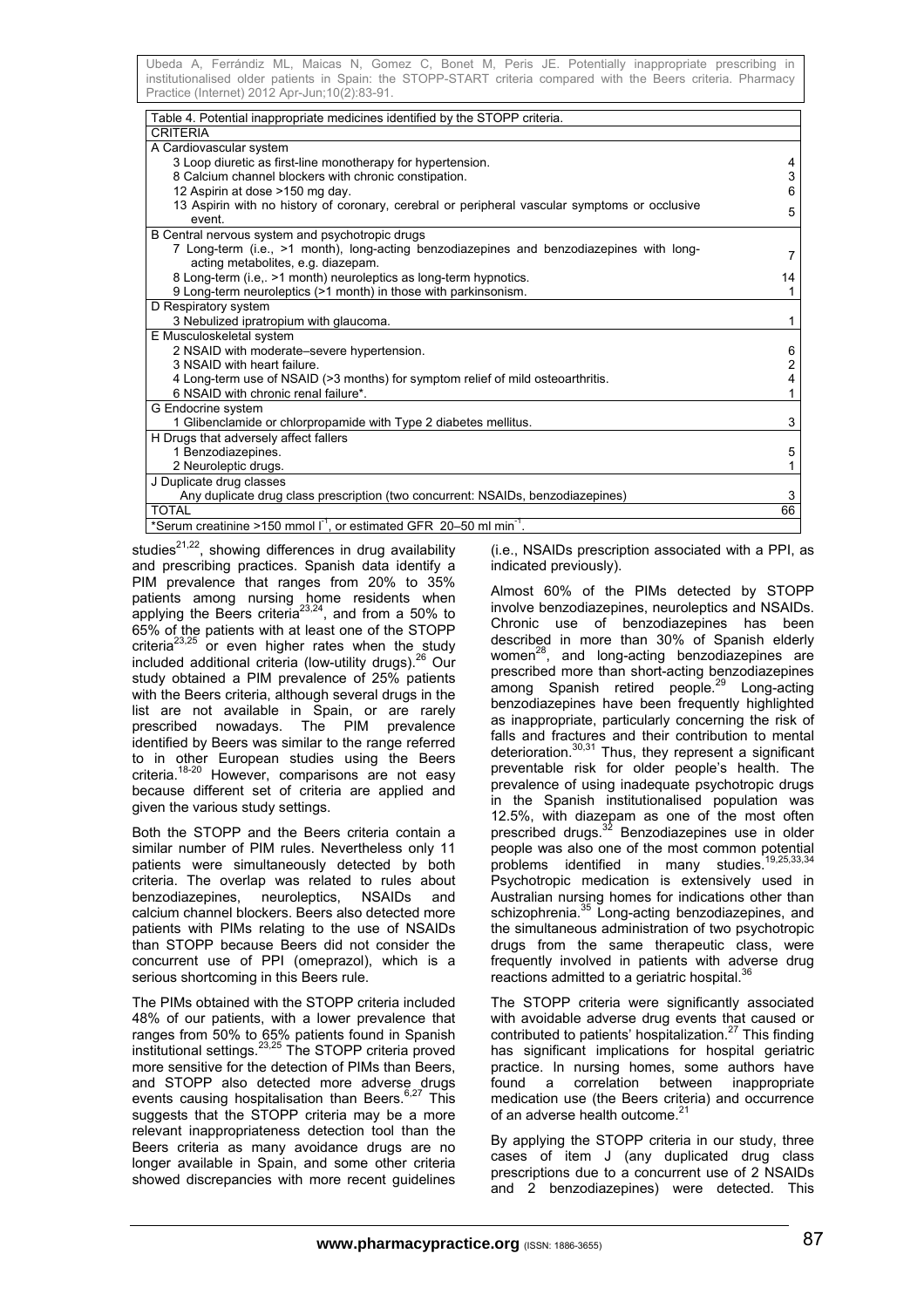| Table 5. Potential prescribing omissions identified by the START criteria                                |    |
|----------------------------------------------------------------------------------------------------------|----|
| <b>CRITERIA</b>                                                                                          |    |
| A Cardiovascular system                                                                                  |    |
| 1 y 2 Warfarin (Acenocumarol) or Aspirin in the presence of chronic atrial fibrillation (AF).            |    |
| 5 Statin therapy with a documented history of coronary, cerebral or peripheral vascular disease,         |    |
| where the patient's functional status remains independent for activities of daily living and<br>life     | 6  |
| expectancy is >5years.                                                                                   |    |
| 6 Angiotensin converting enzyme (ACE) inhibitor with chronic heart failure.                              | 3  |
| <b>B</b> Respiratory system                                                                              |    |
| 1 Regular inhaled beta 2 agonist or anticholinergic agent for mild to moderate asthma or chronic         | 7  |
| obstructive pulmonary disease (COPD).                                                                    |    |
| C Central nervous system                                                                                 |    |
| 1 L-DOPA in idiopathic Parkinson's disease with definite functional impairment and resultant disability. | 1  |
| 2 Antidepressant drug in the presence of moderate–severe depressive symptoms lasting at least 3          | 5  |
| months.                                                                                                  |    |
| D Gastrointestinal system                                                                                |    |
| 1 Proton pump inhibitor with severe gastro-oesophageal acid reflux disease                               |    |
| 2 Fibre supplement for chronic, symptomatic diverticular disease with constipation.                      |    |
| E Musculoskeletal system                                                                                 |    |
| 3 Calcium and Vitamin D supplement in patients with known osteoporosis.                                  | 12 |
| F Endocrine system                                                                                       |    |
| 1 Metformin with Type 2 diabetes (in the absence of renal impairment <sup>*</sup> ).                     | 3  |
| 3 Antiplatelet therapy in diabetes mellitus with co-existing major cardiovascular risk factors           |    |
| (hypertension, hypercholesterolaemia, smoking history).                                                  | 3  |
| 4 Statin therapy in diabetes mellitus if co-existing major cardiovascular risk factors present.          |    |
| <b>TOTAL Potential prescribing omissions</b>                                                             | 58 |
| *Serum creatinine >150 mmol I-1, or estimated GFR 20-50 ml min-1.                                        |    |

unnecessary drug duplication is one of the problems frequently detected in primary care patients with polypharmacy, together with incorrect dose and therapy duration.<sup>37</sup> Potentially inappropriate medication use was associated in our study with the use of multiple medications. Polypharmacy was one of the factors relating to potentially inappropriate medications in a multicenter European study with older patients receiving home care<sup>30</sup> and in another Irish primary care study.

The START criteria detected clinical situations of potentially inappropriate omissions. The present study found omissions in 44% of patients. Very few studies have applied these criteria in nursing homes, although two recent Spanish studies detected prevalences of 30% and 46% in this setting.<sup>23,25</sup> The majority of these omissions involved calcium and vitamin D supplements in osteoporosis, plus statins and low-dose aspirin, similar to other underutilization studies.<sup>23,25,39,40</sup> A deficient ingestion of calcium and vitamin D in osteoporosis has been highlighted in antiresorptive therapy. As regards cardiovascular omissions, doubts about the efficacy of statins in very elderly patients can be a reason for the non-prescription of these drugs.41 However, low-dose aspirin in secondary prevention morbidity and mortality has evidenced benefits.<sup>42</sup> Several studies have reported a link between an underuse of cardiovascular medicines and adverse health outcomes.

The STOPP criteria were formulated to be used in tandem with START to provide a more complete assessment of PIMs and prescribing omissions.<sup>10</sup> We detected a possible incongruence between two STOPP-START items related to aspirin use (as an antiplatelet agent). In a diabetic patient, a STOPP rule for avoidance of aspirin use (A13) must not overlap the necessity of this medication according to the START rule (F3) of antiplatelet therapy for diabetes with major cardiovascular risk factors, as indicated in the Results section.

In this study, we found a positive relationship between the number of medicines and occurrence of potential omissions. Similar underprescribing correlating to polypharmacy was indicated in a geriatric ward study based on drug therapy omission according to clinical practice guidelines, which showed a higher frequency of underprescribing in drugs advised to prevent cardiovascular diseases. This may mean that polypharmacy can dissuade prescribers from adding more medicines. In contrast, an Irish primary care study based on the START criteria did not find this relationship. Our study did not show a statistically correlation between potential omission and mental status, age or gender.

The present study is not without some methodological limitations. A small sample size and the specific setting with a unique physician limit the results from being generalised. The population was cared for by a non-geriatrician practitioner and comprised patients who are representative of nursing homes (advanced old age, predominance of women and polypharmacy (54% taking at least 5 medicines), and many residents had mental health deterioration with similar characteristics to residents in other nursing home-based studies.25,46 Only pharmacists were involved in the review of prescriptions, lack of complete patient clinical data may limit the full application of tools and can overestimate or underestimate PIPs. This study highlights the possible problems in nursing home patients including a frequently understated aspect of prescribing omission. It ought to be remembered that PIPs detected by explicit criteria cannot be considered a real problem until a clinician judges that individual patient's adequacy in his/her exact situation.

Different approaches to improve prescribing among older patients have been undertaken in several settings. Some studies have shown that the positive contribution of pharmacists can help enhance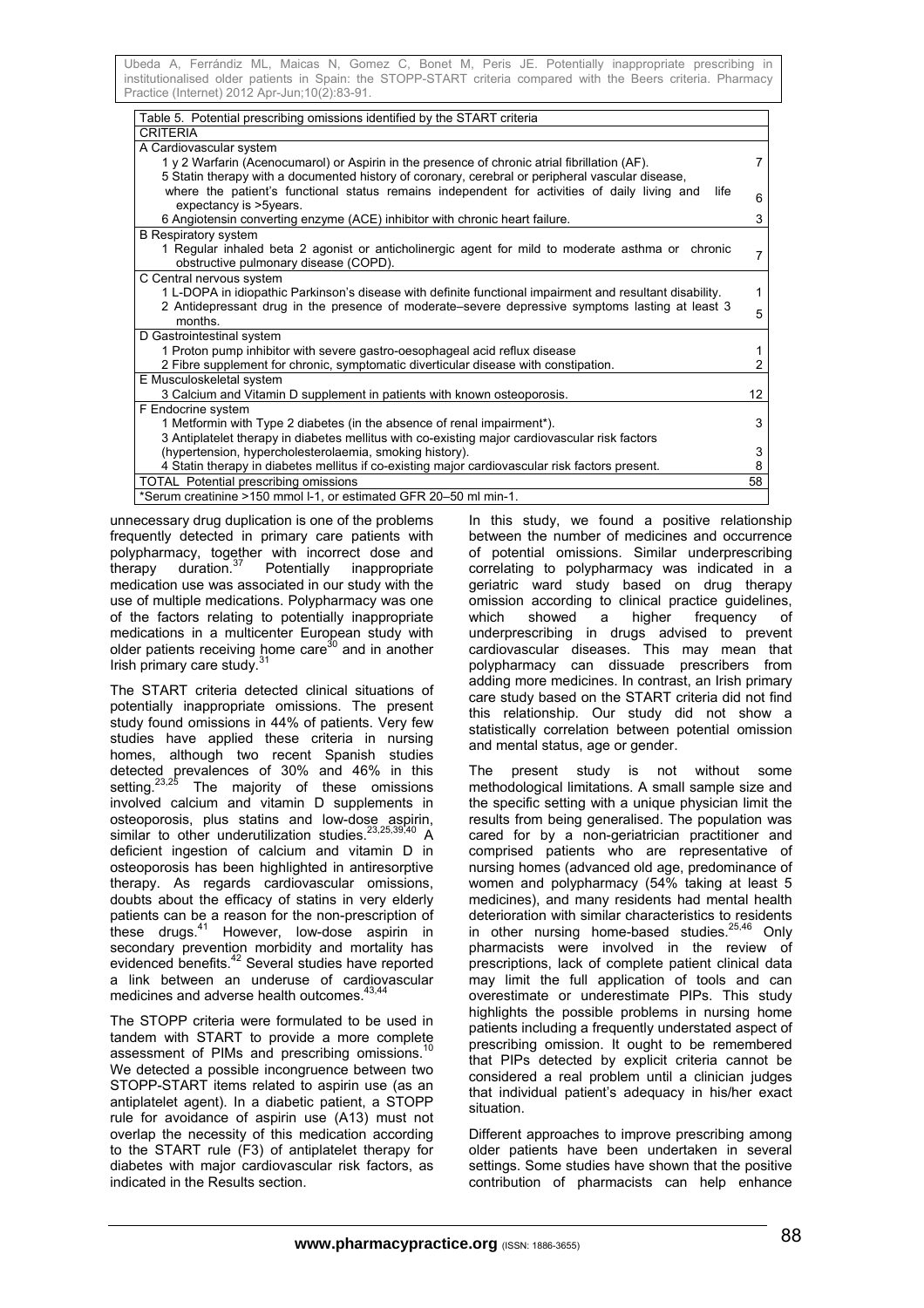medication management in polypharmacy and older patients, and can improve patient outcomes. Recently, Gallagher and co-workers have shown significant improvements in prescribing appropriateness by applying the STOPP/START criteria as an intervention process in hospitalized older patients.48 Sotoca *et al*. similarly applied the STOPP/START criteria in nursing home residents, reported PIPs to the responsible physician and obtained a modification of medical prescriptions in 53% of the patients. $25$  The practical application of the STOPP/START criteria in community pharmacy has not yet been established. These tools may apply to medication reviews when dispensing drugs following pharmaceutical care services with a view to identifying situations which entail alerting nursing home physicians. Nonetheless, lack of complete patient clinical data may limit these criteria from being fully applied in community pharmacy. Besides, criteria could be adapted to primary care computer prescribing systems and be updated in line with new therapeutic evidence. We believe that items have to be also adapted and revalidated for contextual differences among countries. In any case, the systematic application of those explicit criteria will never substitute clinical assessments

and clinicians' judgements. With these tools, however, pharmacists can alert physicians to consider whether medication is a possible cause of adverse health outcomes in older people.

#### **CONCLUSIONS**

The application of the STOPP-START criteria showed that PIP is a highly prevalent problem in nursing home residents. The STOPP criteria detect a larger number of patients with PIMs than the Beers criteria in this geriatric population. START also detected many patients who did not receive adequate drug treatments for their diseases. Pharmacists can assist in a comprehensive appraisal of older patients' medications using the STOPP-START criteria, which would benefit<br>patients through elimination of potentially elimination of potentially inappropriate medication and identification of potential medication omissions to optimize patient care.

### **CONFLICT OF INTEREST**

None.

### **References**

- 1. Stegemann S, Ecker F, Maio M, Kraahs P, Wohlfart R, Breitkreutz J, Zimmer A, Bar-Shalom D, Hettrich P, Broegmann B. Geriatric drug therapy: Neglecting the inevitable majority. Ageing Res Rev. 2010;9:(4)384-398.
- 2. Instituto Nacional de Estadística. Avance padrón municipal 2011. Available at: http://www.ine.es/prensa/np648.pdf (Accessed 20 April 2011).
- 3. Consejo General de Colegios Oficiales de Farmacéuticos. Estadísticas Sanitarias 2008 España. pag 34. Available at: http://www.portalfarma.com/pfarma/taxonomia/general/ gp000016.nsf/voDocumentos/120C1F228EDEF914C125764E00352390/\$File/estadisticas\_sanitarias.pdf (Accessed 20 April 2011).
- 4. O'Neill C, Hughes CM, Jamison J, Schweizer A. Cost of pharmacological care of the elderly: Implications for healthcare resources. Drugs Aging. 2003;20(4):253-261.
- 5. Hajjar ER, Cafiero AC, Hanlon JT. Polypharmacy in elderly patients. Am J Geriatr Pharmacother. 2007;5(4):345-351.
- 6. Gallagher P, O'Mahony D. STOPP (screening tool of older persons' potentially inappropriate prescriptions): Application to acutely ill elderly patients and comparison with Beers' criteria. Age Ageing. 2008;37(6):673-679.
- 7. Spinewine A, Schmader KE, Barber N, Hughes C, Lapane KL, Swine C, Hanlon JT. Appropriate prescribing in elderly people: How well can it be measured and optimised? Lancet. 2007;370(9582):173-184.
- 8. Fick DM, Cooper JW, Wade WE, Waller JL, Maclean JR, Beers MH. Updating the Beers criteria for potentially inappropriate medication use in older adults: Results of a US consensus. Arch Intern Med. 2003;163(22):2716-2724.
- 9. O'Mahony D, Gallagher P, Ryan C, Byrne S, Hamilton H, Barry P, O'Connor M, Kennedy J. STOPP & START criteria: A new approach to detecting potentially inappropriate prescribing in old age. Eur Geriatr Med 2010;1(1):45-51.
- 10. Gallagher P, Ryan C, Byrne S, Kennedy J, O'Mahony D. STOPP (screening tool of older person's prescriptions) and START (screening tool to alert doctors to right treatment). Consensus validation. Int J Clin Pharmacol Ther. 2008;46(2):72-83.
- 11. Delgado Silveira E, Muñoz García M, Montero Errasquin B, Sánchez Castellano C, Gallagher PF, Cruz-Jentoft AJ. Prescripción inapropiada de medicamentos en los pacientes mayores: Los criterios STOPP/START. Rev Esp Geriatr Gerontol. 2009;44(5):273-279.
- 12. Lang PO, Hasso Y, Belmin J, Payot I, Baeyens JP, Vogt-Ferrier N, Gallagher P, O'Mahony D, Michel JP. STOPP-START: Adaptation of a French language screening tool for detecting inappropriate prescriptions in older people. Can J Public Health. 2009;100(6):426-431.
- 13. Lang PO, Hasso Y, Drame M, Vogt-Ferrier N, Prudent M, Gold G, Pierre Michel J. Potentially inappropriate prescribing including under-use amongst older patients with cognitive or psychiatric co-morbidities. Age Ageing. 2010;39(3):373- 381.
- 14. Spinewine A, Swine C, Dhillon S, Lambert P, Nachega JB, Wilmotte L, Tulkens PM. Effect of a collaborative approach on the quality of prescribing for geriatric inpatients: A randomized, controlled trial. J Am Geriatr Soc. 2007;55(5):658- 665.
- 15. Loganathan M, Singh S, Franklin BD, Bottle A, Majeed A. Interventions to optimise prescribing in care homes: Systematic review. Age Ageing. 2011;40(2):150-162.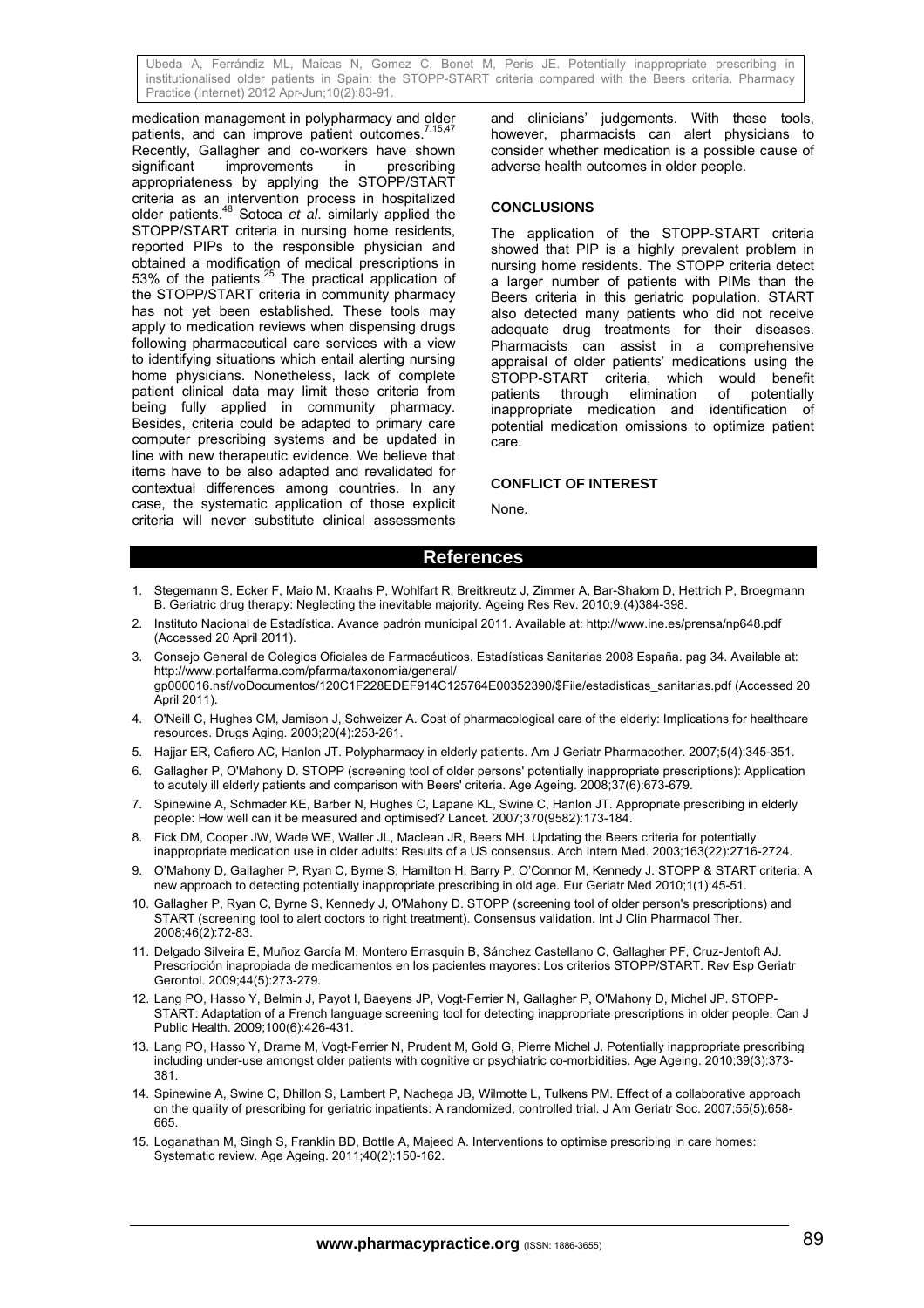- 16. Cabanero-Martinez MJ, Cabrero-Garcia J, Richart-Martinez M, Munoz-Mendoza CL. The spanish versions of the Barthel index (BI) and the Katz index (KI) of activities of daily living (ADL): A structured review. Arch Gerontol Geriatr. 2009;49(1):e77-e84.
- 17. Lobo A, Saz P, Marcos G, Dia JL, de la Camara C, Ventura T, Morales Asin F, Fernando Pascual L, Montanes JA, Aznar S. Revalidation and standardization of the cognition mini-exam (first Spanish version of the Mini-Mental Status Examination) in the general geriatric population. Med Clin (Barc). 1999;112(20):767-774.
- 18. Hosia-Randell HM, Muurinen SM, Pitkala KH. Exposure to potentially inappropriate drugs and drug-drug interactions in elderly nursing home residents in Helsinki, Finland: A cross-sectional study. Drugs Aging. 2008;25(8):683-692.
- 19. Ruggiero C, Lattanzio F, Dell'Aquila G, Gasperini B, Cherubini A. Inappropriate drug prescriptions among older nursing home residents: The Italian perspective. Drugs Aging. 2009;26(Suppl 1):15-30.
- 20. Byrne S, Ryan C, O'Mahony D, Weedle P, Kennedy J, Ahern E. Inappropriate prescribing in the elderly: a review of primary care and nursing home prescriptions. Int J Pharm Pract. 2008;16(Suppl 1): A36-A37.
- 21. Perri M 3<sup>rd</sup>, Menon AM, Deshpande AD, Shinde SB, Jiang R, Cooper JW, Cook CL, Griffin SC, Lorys RA. Adverse outcomes associated with inappropriate drug use in nursing homes. Ann Pharmacother. 2005;39(3):405-411
- 22. Liu GG, Christensen DB. The continuing challenge of inappropriate prescribing in the elderly: An update of the evidence. J Am Pharm Assoc. 2002;42(6):847-857.
- 23. Conejos Miquel MD, Sanchez Cuervo M, Delgado Silveira E, Sevilla Machuca I, Gonzalez-Blazquez S, Montero Errasquin B, Cruz-Jentoft AJ. Potentially inappropriate drug prescription in older subjects across health care settings. Eur Geriatr Med. 2010;1(1):9-14.
- 24. Fidalgo García ML, Molina García T, Millán Pacheco F, Orozco Díaz P, Benavente Moreda I, Casado López M, López Bilbao C. Prescripción farmacéutica en residencias de ancianos. Comparación con ancianos ambulatorios. Medifam. 2001;11(2):55-70
- 25. Sotoca JM, Anglada H, Molas G, Fontanals S, Rovira M, Sebastian L. Aplicación de los nuevos criterios de prescripción inadecuada STOPP-START a pacientes geriátricos institucionalizados. Farm Aten Primaria. 2011;9(1):2-7.
- 26. Gongora L, Puche E, Garcia J, Luna JD. Inappropriate prescriptions in elderly residents of nursing homes. Rev Esp Geriatr Gerontol. 2004;39(1):19-24.
- 27. Hamilton H, Gallagher P, Ryan C, Byrne S, O'Mahony D. Potentially inappropriate medications defined by STOPP criteria and the risk of adverse drug events in older hospitalized patients. Arch Intern Med. 2011;171(11):1013-1019.
- 28. Bejarano Romero F, Pinol Moreso JL, Mora Gilabert N, Claver Luque P, Brull Lopez N, Basora Gallisa J. Increased benzodiazepine use in elderly women attending urban primary health care centers. Aten Primaria. 2008;40(12):617-621.
- 29. Barbera T, Avellana JA, Moreno Royo L. Are benzodiazepines correctly used in the elderly? Rev Clin Esp. 2007;207(3):138-140.
- 30. Wang PS, Bohn RL, Glynn RJ, Mogun H, Avorn J. Hazardous benzodiazepine regimens in the elderly: Effects of halflife, dosage, and duration on risk of hip fracture. Am J Psychiatry. 2001;158(6):892-898.
- 31. Tinetti ME. Clinical practice. preventing falls in elderly persons. N Engl J Med. 2003;348(1):42-49.
- 32. Sicras-Mainar A, Pelaez-de-Lono J, Castella-Rosales A, Rodriguez-Darriba M. Consumption of inappropriate psychotropic drugs in residential homes for the elderly: Comparative study between 2001 and 2006. Farm Hosp. 2008;32(2):96-101.
- 33. Ryan C, O'Mahony D, Kennedy J, Weedle P, Byrne S. Potentially inappropriate prescribing in an Irish elderly population in primary care. Br J Clin Pharmacol. 2009;68(6):936-947.
- 34. Pattanaworasate W, Emmerton L, Pulver L, Winckel K. Comparison of prescribing criteria in hospitalised Australian elderly. Pharm Pract (Internet). 2010;8(2):132-138.
- 35. Snowdon J, Day S, Baker W. Current use of psychotropic medication in nursing homes. Int Psychogeriatr. 2006;18(2):241-250.
- 36. Laroche ML, Charmes JP, Nouaille Y, Picard N, Merle L. Is inappropriate medication use a major cause of adverse drug reactions in the elderly? Br J Clin Pharmacol. 2007;63(2):177-186.
- 37. Chang LF, Lutfiyya MN, El-Khabiry E. Results of chart reviews conducted to evaluate primary care patients seen by second and third year family medicine residents for potential adverse polypharmacy. Pharm Pract (Internet). 2007;5(2):85-88.
- 38. Fialova D, Topinkova E, Gambassi G, Finne-Soveri H, Jonsson PV, Carpenter I, Schroll M, Onder G, Sorbye LW, Wagner C, Reissigova J, Bernabei R, AdHOC Project Research Group. Potentially inappropriate medication use among elderly home care patients in Europe. JAMA. 2005;293(11):1348-1358.
- 39. Kamel HK. Underutilization of calcium and vitamin D supplements in an academic long-term care facility. J Am Med Dir Assoc . 2004;5(2):98-100.
- 40. Barry PJ, Gallagher P, Ryan C, O'Mahony D. START (screening tool to alert doctors to the right treatment)--an evidence-based screening tool to detect prescribing omissions in elderly patients. Age Ageing. 2007;36(6):632-638.
- 41. Kvan E, Pettersen KI, Landmark K, Reikvam A, INPHARM study investigators. Treatment with statins after acute myocardial infarction in patients >or=80 years: Underuse despite general acceptance of drug therapy for secondary prevention. Pharmacoepidemiol Drug Saf. 2006;15(4):261-267.
- 42. Spinler SA. Safety and tolerability of antiplatelet therapies for the secondary prevention of atherothrombotic disease. Pharmacotherapy. 2009;29(7):812-821.
- 43. Masoudi FA, Rathore SS, Wang Y, Havranek EP, Curtis JP, Foody JM, Krumholz HM. National patterns of use and effectiveness of angiotensin-converting enzyme inhibitors in older patients with heart failure and left ventricular systolic dysfunction. Circulation. 2004;110(6):724-731.
- 44. Soumerai SB, McLaughlin TJ, Spiegelman D, Hertzmark E, Thibault G, Goldman L. Adverse outcomes of underuse of beta-blockers in elderly survivors of acute myocardial infarction. JAMA. 1997;277(2):115-121.